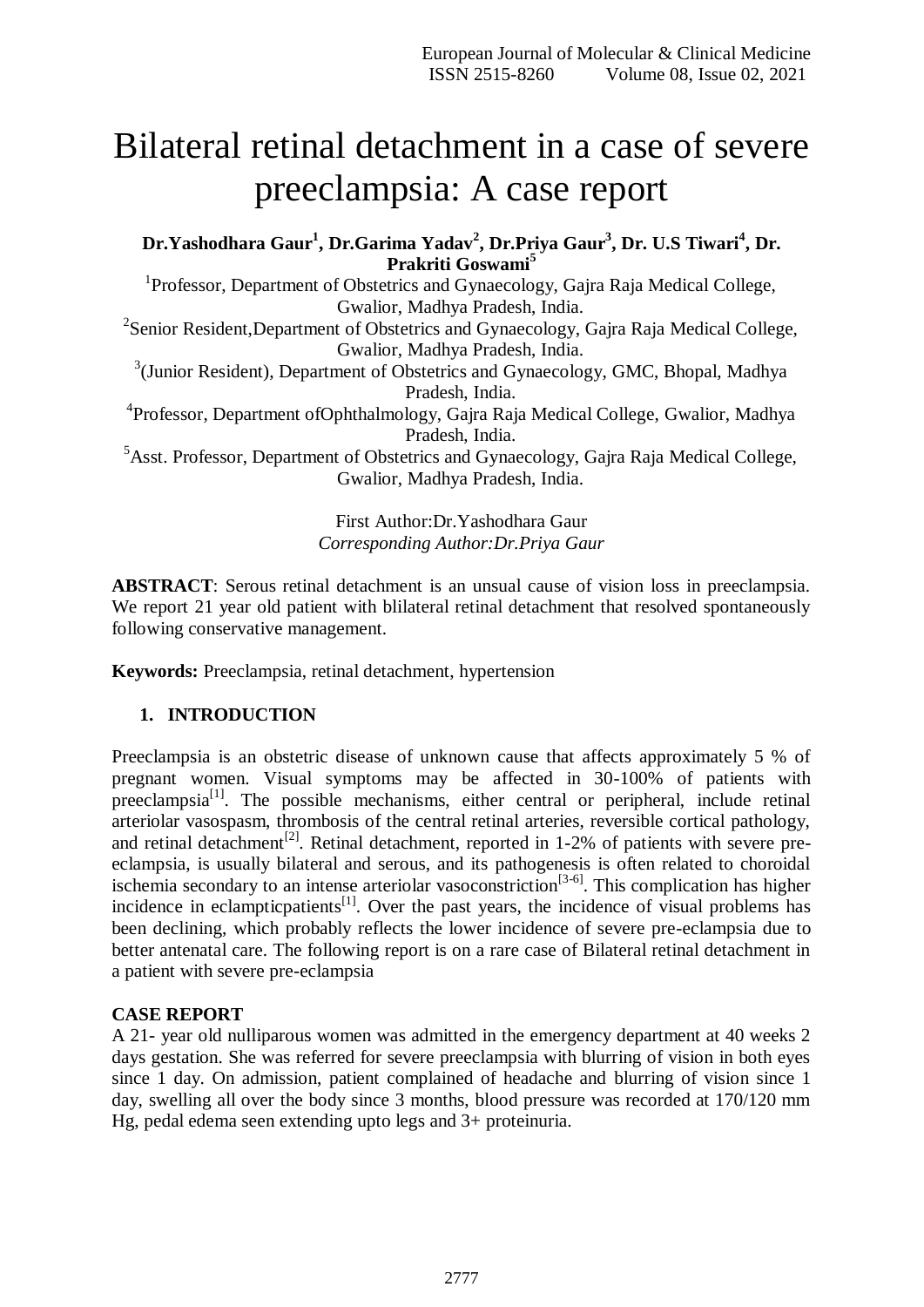Her initial laboratory investigations revealed a Hb level of 11.1gm%, total white blood cell count of 9900/cu.mm, platelet count of 1,20,000/cu.mm, blood urea 24mg%, SGOT 32Iu/L, SGPT 17Iu/L, ALP 201Iu/L, serum creatinine 0.90mg%, bleeding time 1.50 min, clotting time 5.50 min, prothrombin time 11.9 sec with INR of 0.84.

She was taken for caesarean section under general anaesthesia, in view of severe preeclampsia with postdated pregnancy with IUGR. She delivered male baby weighing 2 kgs. Intraoperatively meconium stained liquor was found and baby was shifted to nursery for further observation. To control BP, IV Lobate infusion was started as antihypertensive agent and Magnesium sulphate was started as anticonvulsant agent. On ophthalmological examination, her visual acuity was 6/24 in right eye and counting fingers at 1 feet in left eye. Bedside dilated fundus examination revealed retinal detachment in both eyes, more in the left eye. Findings were confirmed on B scan, with left eye showing 'V" shaped echogenic membrane in its posterior chamber showing real time movements suggestive of retinal detachment. Right eye showed echogenic membrane on temporal side suggestive of retinal detachment. Lenses of both eyes were echogenic. Diagnosis of severe preeclampsia complicated with bilateral serous retinal detachment was made. Patient was prescribed Amlodipine tablet(5mg orally bd/ day) combined with tablet Lobate (100mg TDS) to controlblood pressure. Patient was started on tapering dose of Prednisolone tablet (40mg once daily for three days, followed by 30 mg once daily for three day, followed by 20mg once daily for three days and lastly 10mg daily for three days.

On following the above mentioned treatment, vision in the right eye improved more than the left eye (visual acuity of right eye 6/18 and left eye counting fingers at 3feet). On repeat fundus examination, retinal detachment resolved completely in the right eye and retinal detachment decreased in left eye compared to previous examination, with slight detachment left temporally. Left eye also showed macular edema. Patient is coming for regular follow up in Ophthalmology OPD.

# **2. DISCUSSION**

Preeclampsia usually occurs in the third trimester of pregnancy and is characterized by proteinuria, hypertension and generalized body oedema. The commonest ocular finding is severe arteriolar spasm, evidenced by either segmental or generalized constriction of the retinal arterioles reported in 70% of cases of toxaemia<sup>[7]</sup>. Retinal hemorrhages, edema and cotton wool spots secondary to arteriolar damage may follow. Areas of nonperfusion or arterial or venous occlusive disease may also develop<sup>[8],[9]</sup>. Serous retinal detachment is rare complication of hypertensive disease in pregnancy. There are few reports in the literature as a cause of vision loss in preeclampsia. It was first described by von Graefe in 1855. The retinal detachment involves separation of the neurosensory retina from the pigmented retinal epithelium and it is one of the emergency states in ophthalmology. Many researches showed that in the pathogenesis of retinal detachment, an important role is played by peripheral retinal degenerations, retinal ruptures, viteroretinal tractions and detachment of vitreous cavity. Also, retinal detachment cases are associated with myopic refraction and researches proved the existence of positive correlation between the frequency of retinal ruptures and the bulbar axis length<sup>[10],[11]</sup>. The exact pathophysiology of serous neurosensory detachment in a case of preeclampsia is not known. The detachment is usually present in patients with severe preeclampsia (blood pressure >160/110 mmHg) or eclampsia, and they are usually observed in the absence of significant retinal vascular abnormalities and retinal ruptures. It is highly probable that changes in the fluid and ion-transport function of the retinal pigment epithelium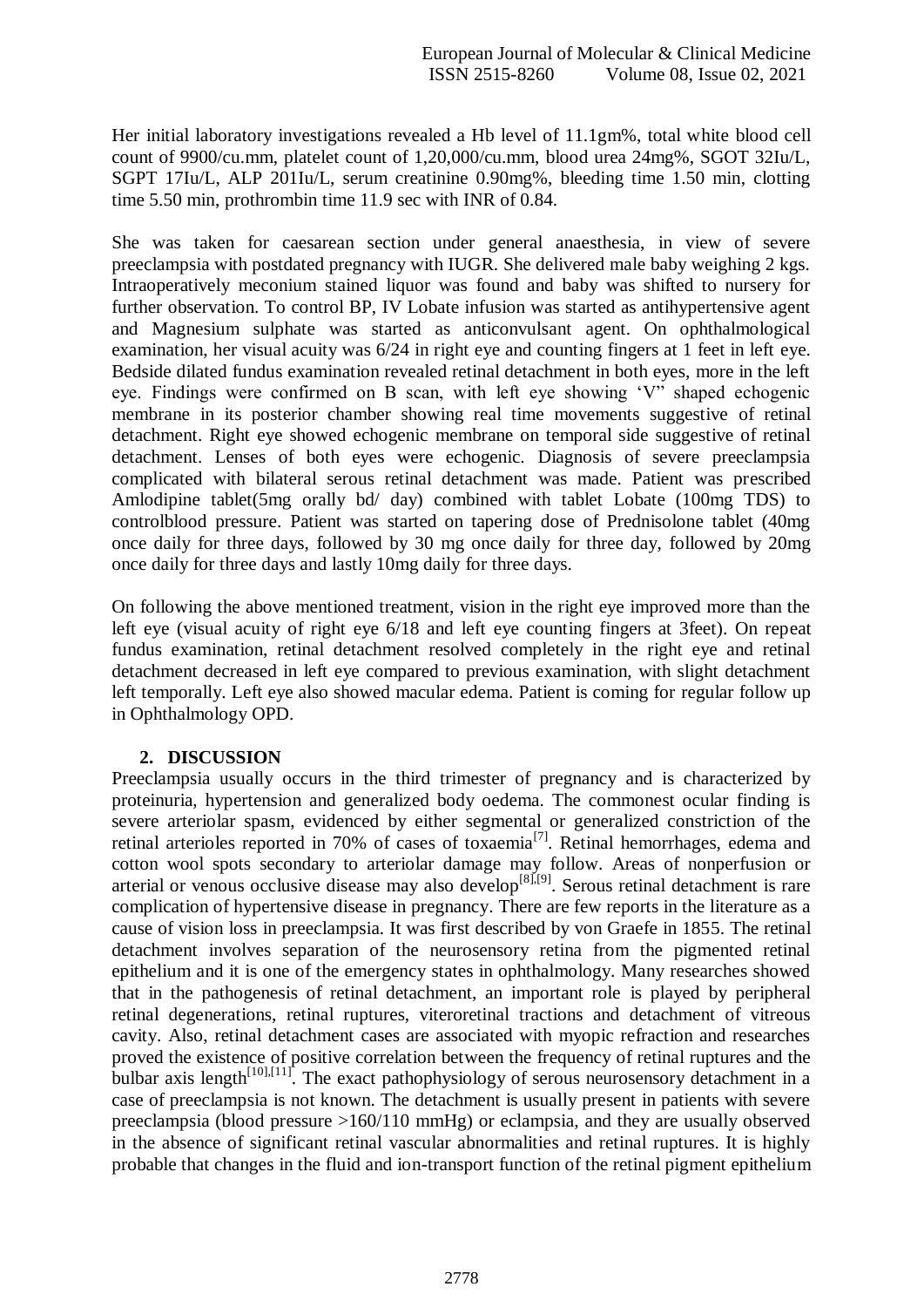(RPE) underlying the neurosensory retina play an important role in the generation of subretinal fluid and consequent serous detachment. Under physiologic circumstances, the RPE is capable of pumping a great amount of fluid, and other metabolic products, out of the neuroepithelium. RPE function is greatly influenced by the choroidalcirculation<sup>[12]</sup>. In the preeclamptic state, vasoconstriction and hemorheological changes may decrease blood flow, leading to choroidalischemia $\left[13\right]$ . Choroidal dysfunction, primarily choriocapillaris ischemia, is the underlying mechanism which leads to compromised fluid transport by the RPE, accumulation of subretinal fluid and consequent serous neurosensory detachment<sup>[12]</sup>. The evaluation of the ophthalmic arterial flow by Doppler might offer new perspectives regarding the understanding of the physiopathology, the diagnosis and the quantification of the preeclamptics everity<sup>[6]</sup>. In the severe forms of preeclampsia, the increase of the impedance of the orbital vessels has been noted $\frac{1}{2}$ . Specifically, the angiographic changes show that the retinal detachments in preeclampsia are due to the occlusion of choroidal arterioles and choriocapillaris. Following the resolution of retinal detachment is an alteration in the form of irregular focal areas of hyper-and hypopigmentation, which correspond to the choriocapillaris ischemic stroke  $(Elschnig spots)^{[1]}$ .

#### **3. CONCLUSION**

Majority of patients who manifest serous retinal detachment during pregnancy have, with clinical management, complete recovery within weeks after delivery, not needing any surgical intervention. All patients of preeclampsia with ocular manifestation should undergo ophthalmological examination.

# **ACKNOWLEDGEMENTS**

Nil

#### **DECLARATIONS**

*Funding: Nil*

*Conflict of interest: Nil*

*Ethical approval: Nil*

#### **4. REFERENCES**

[1] Ober RR. Pregnancy-induced hypertension (preeclampsia-eclampsia) In: Ryan SJ,

editor. Retina. 2nd ed. Vol. 2. St Louis: Mosby; 1994. pp. 1405–1411.

- [2] Jaffe G, Schatz H. Ocular manifestations of preeclampsia. Am J Ophthalmol 1987;103:309-15.
- [3] Ramaesh K, Nagendran S, Saunders DC. Choroidalischaemia and serous retinal detachment in toxaemia of pregnancy. Eye 1999;13:795-6.
- [4] Sathish S, Arnold JJ. Bilateral choroidalischaemia and serous retinal detachment in preeclampsia. Clin Experiment Ophthalmol 2000;28:387-90.
- [5] Cunningham FG, Leveno KJ, Bloom SL, Hauth JC, Rouse DJ, Spong CY. Pregnancy hypertension. In: Cunningham FG, editor. Williams obstetrics. 23rd ed. New York:
- [6] Mihu D, Mihu CM, Talu S, Ciuchina S, Mautan A. Ocular changes in preeclampsia. Oftalmologia. 2008;52(2):16–22.
- [7] Wagner HP. Arterioles of the retina in toxaemia of pregnancy. JAMA. 1933;101:1380–1384.